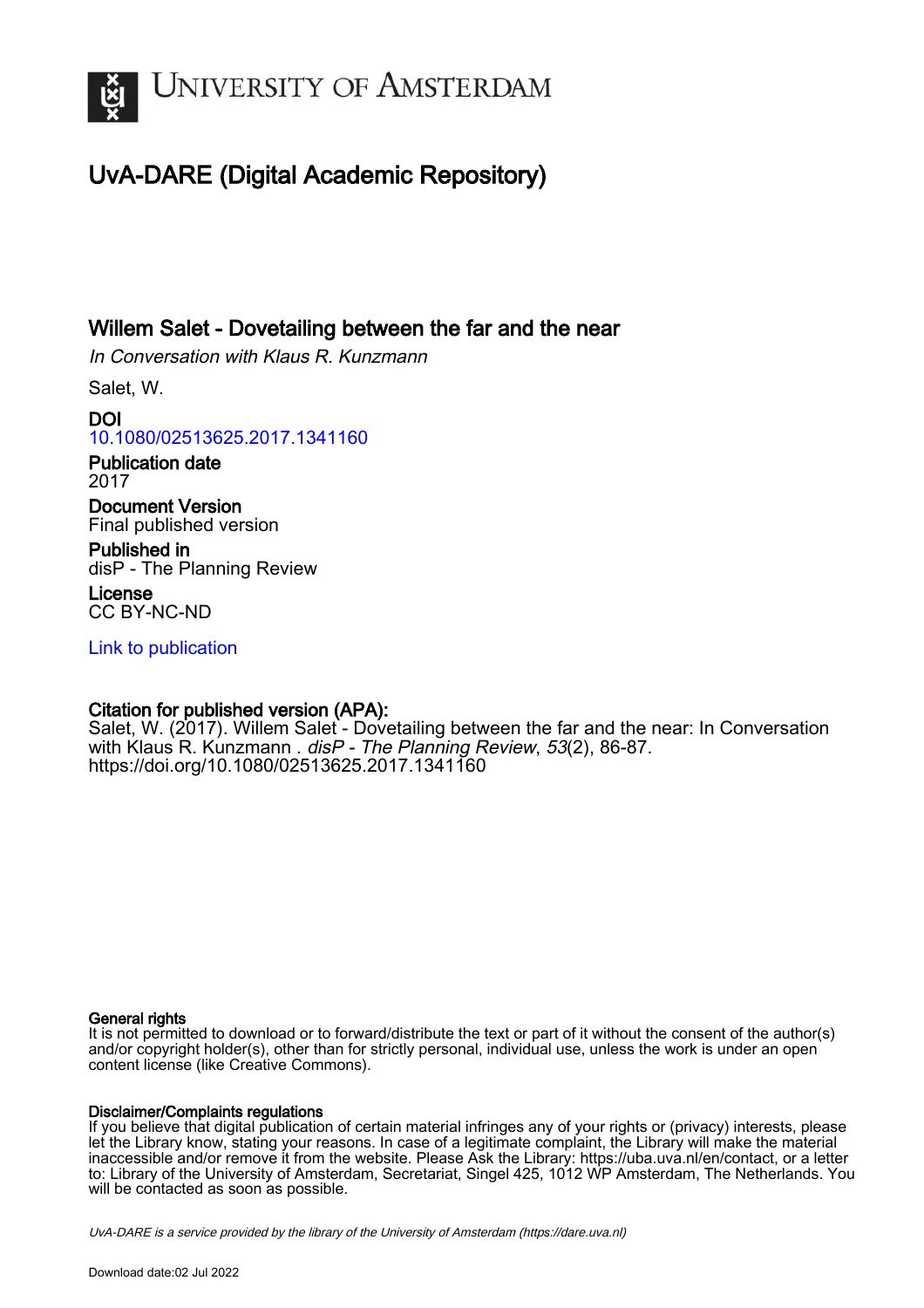



**ISSN: 0251-3625 (Print) 2166-8604 (Online) Journal homepage:<http://www.tandfonline.com/loi/rdsp20>**

# **Willem Salet — Dovetailing Between the Far and the Near**

**Willem Salet**

**To cite this article:** Willem Salet (2017) Willem Salet — Dovetailing Between the Far and the Near, disP - The Planning Review, 53:2, 86-87, DOI: [10.1080/02513625.2017.1341160](http://www.tandfonline.com/action/showCitFormats?doi=10.1080/02513625.2017.1341160)

**To link to this article:** <http://dx.doi.org/10.1080/02513625.2017.1341160>

© 2017 The Author(s). Published by Informa UK Limited, trading as Taylor & Francis Group.



႕

Published online: 26 Jun 2017.

[Submit your article to this journal](http://www.tandfonline.com/action/authorSubmission?journalCode=rdsp20&show=instructions)  $\mathbb{Z}^n$ 

**III** Article views: 23



[View related articles](http://www.tandfonline.com/doi/mlt/10.1080/02513625.2017.1341160) C



[View Crossmark data](http://crossmark.crossref.org/dialog/?doi=10.1080/02513625.2017.1341160&domain=pdf&date_stamp=2017-06-26)<sup>C</sup>

Full Terms & Conditions of access and use can be found at <http://www.tandfonline.com/action/journalInformation?journalCode=rdsp20>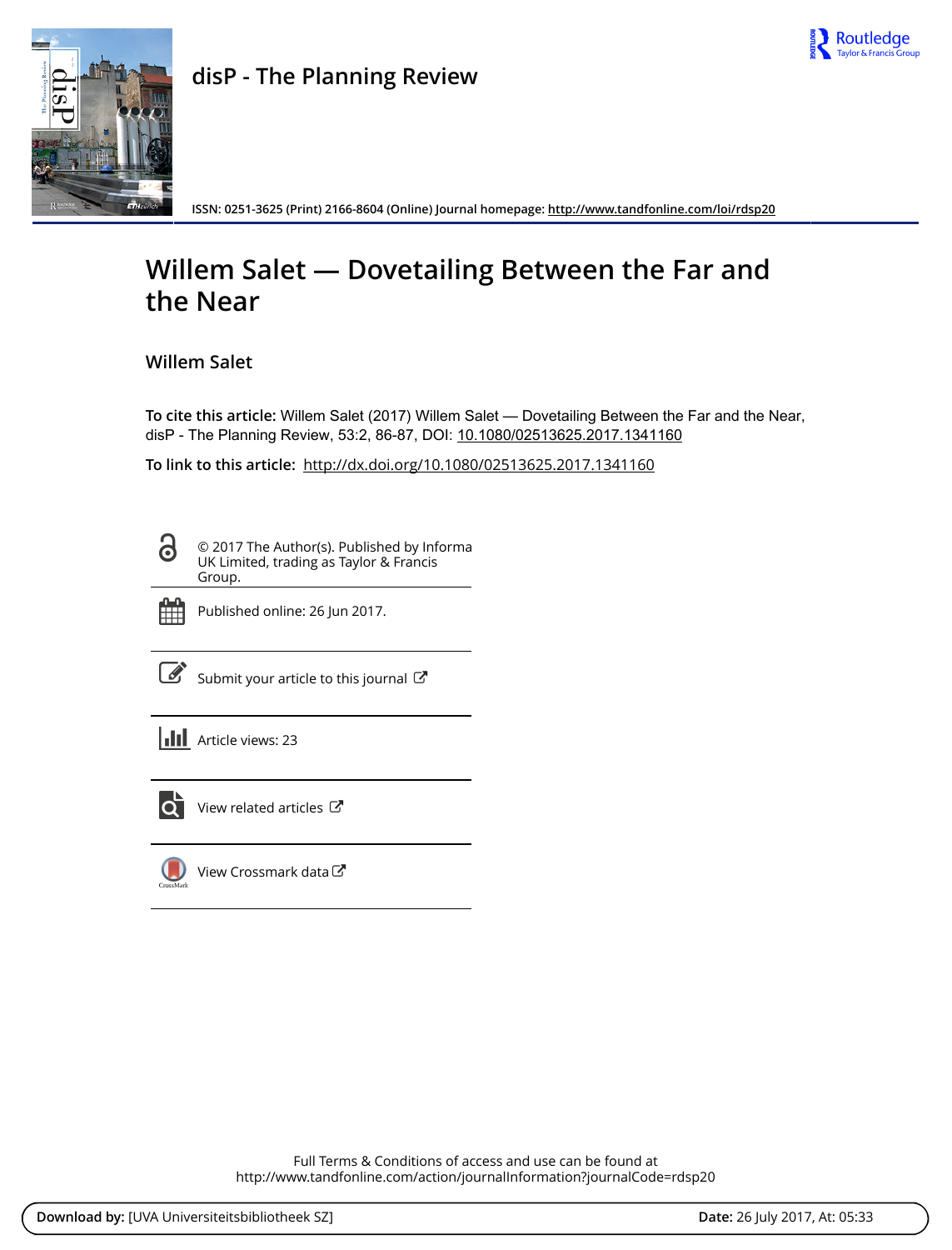*Willem Salet* is Emeritus Professor of Urban and Regional Planning at the University of Amsterdam. He chaired the Program Group Urban Planning between 1998 and 2016, and was President of the Association of European Schools of Planning (AESOP) between 2007 and 2009. In 2016, he was awarded honorary membership of AESOP. Professor Salet specializes in institutional approaches of planning and investigates cultural, political and governance aspects of metropolitan regions.

This is an Open Access article distributed under the terms of the Creative Commons Attribution - License (http://creativecommons. org/licenses/by-nc-nd/4.0/), which permits non-commercialre-use, distribution, and reproduction in any medium, provided the original work is properly cited, and is not altered, transformed,or built upon in any way. 2017 The Author(s). Published © by Informa UK Limited, trading as Taylor & Francis Group. NonCommercial-NoDerivatives

One of the most puzzling paradoxes of our time is that men and organizations are becoming more and more interconnected – internationally – crossing cultural and physical borders of all levels of space with increasing velocity and intensity in long-distance communication, whilst on the other hand, a contrarian movement of sheltering in proximity and familiarity is closing social and spatial relationships (Beck 1992). In urban planning, we might call it the revenge of proximity after the explosive opening of Melvin Webber's "non-place urban realms" some decades ago. This paradox has many faces and is investigated intensely in sociology. Referring to the works of Beck, Giddens and Lash (1994) and Beck (1992), the French urbanist Alain Bourdin (2000, 2005) conceptualized this paradox as the scissor-movement of mundialization and individualization. Mundialization builds on the permanent specialization and rationalization of social and economic relationships, and tendencies of individualization (maybe as a reaction to it) attempt to appropriate social spaces and create new atmospheres of familiarity and intimacy (Salet 2009). Giddens summarized the dialectic of contrarian experiences via these four dimen-

sions (Giddens 1990): • Spatial and temporal distancing (creating the need to bridge the far and near, the here and now);

• Impersonality and intimacy (impersonal rationalization creates need for new familiarity; both sides move);

• Continuous specialization and – simultaneously – new forms of social appropriation;

• Particularism and engagement.

The simultaneous articulation of both sides of these divergent and convergent orientations creates a complicated dynamic and tension of human experiences which urges reflection on the social and spatial meaning of places and urban planning.

In the domain of spatial planning, the role of Klaus Kunzmann is highly symptomatic of the struggle with this tension. As one of the founders of the European community of planning schools, he was among the first to intensely scrutinize the international potential of the discipline more than a generation ago. His fulfillment of the Jean Monnet Chair was devoted to the social integration of Europe, afterwards he was teaching on various continents. At the same time, it was Kunzmann who vehemently opposed tendencies of universalism of culture

and in particular the Anglicization of culture and language at the universities in his homeland, Germany (Kunzmann 2012). Universalism of culture is not attractive and home identity may be weighted, but how do we foster border-crossing identification in a world which is increasingly retreating into its shelters whilst becoming anxious about recognizing home as home because of the increasing plurality and multi-dimensionality of social relationships?

This question has become the Achilles heel in the justification of planning, which cannot be effective without the trust of its constituents and which has become even more troublesome at the levels of scale where it is needed most. Urban planning has grown into a matter of crossing borders. The major dramas of this time – referring to climate change and the urgencies of human migration – are staged in particular in the widely urbanized yet internationalized settings of today. However, responsive planning strategies badly need not only the crossing of urban borders but also trust and legitimacy to make this effective.

Considering the easiest border, the territorial dimension of cities today, the major agendas of urban planning can no longer be accommodated within the administrative borders of the compact cities of the 20th century. Political agendas for the cities of Europe still call for urban compactness, but the market (whilst pulsing to the heat of core cities) is already two decades in to rearranging the spatial orders of the urban peripheries in their own fragmentary ways. Regionalization of urban policies has become inevitable, in particular in facing the new urgencies of changing climate and increasing social polarization. The challenge to upgrade regionalizing urban areas to new spaces of network quality is one of the most important challenges of urban planning for the coming generation. It is a complex institutional agenda because neither the core cities nor the national states in Europe are eager to cooperate in this cultural and political transition. Neither in politics nor amongst the population does there seem to be a strong identification with the regionalizing of urban politics. But, how to arrange sustainable mobility in a split metropolitan configuration? Use the bike in the city center and the car in the surrounding periphery? Sustainable mobility in cities requires firstly an upgrade of integral spatial network quality of multi-modal facilities (cycling, light rail, car and train) and public